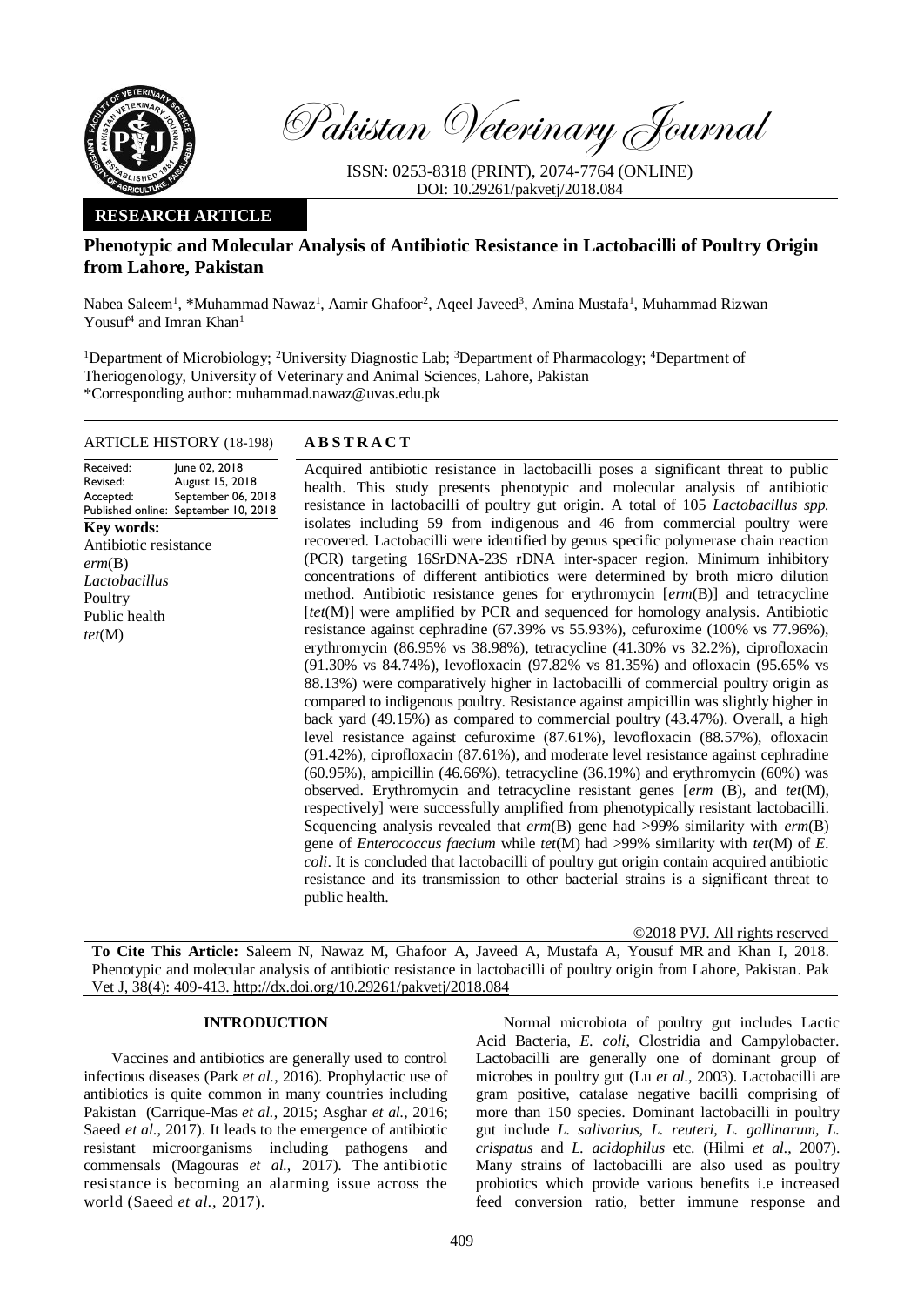mycotoxins binding (Park *et al.*[, 2016\)](#page-4-0). Being a permanent microbiota of poultry gut, lactobacilli are highly exposed to antibiotics. Exposure to antibiotics may lead to development of antibiotic resistance in lactobacilli. Lactobacilli harboring acquired antibiotic resistance can transfer this resistance not only to other commensals in gut but also to pathogenic bacteria [\(Nawaz](#page-4-7) *et al.*, 2011; [Gueimonde](#page-4-8) *et al.*, 2013). This problem is further compounded by the fact that lactobacilli may enter in human food chain and ultimately human gut and become a reservoir of antibiotic resistance genes [\(Gueimonde](#page-4-8) *et al.*, [2013\)](#page-4-8). Transfer of antibiotic resistant determinant genes between commensal microbiota of gut and pathogens is a widely occurring phenomenon [\(Huddleston, 2014;](#page-4-9) [van](#page-4-10)  [Schaik, 2015\)](#page-4-10).

Development of antibiotic resistance can be controlled by rationale use of antibiotics in clinical and veterinary setups. Many countries have already taken initiatives and prohibited the prophylactic use of antibiotics especially those which are also used in human clinical setup [\(Prestinaci](#page-4-11) *et al.*, 2015; [Magouras](#page-4-4) *et al.*, 2017). Antibiotic resistance in commensals especially lactobacilli of poultry origin has rarely been described in Pakistan. Therefore, present study was designed to analyse the antibiogram of lactobacilli of poultry origin, to determine responsible antibiotic resistance genes and to explore the role of lactobacilli in antibiotic resistance transmission.

## **MATERIALS AND METHODS**

**Isolation of lactic acid bacteria:** A total of 60 samples of poultry droppings, caeca and cloaca were collected from commercial broiler (n=30) and indigenous poultry birds (n=30) from Lahore, Pakistan. Lactic acid bacteria were isolated by plating 10 fold serially diluted samples on deMan Rogosa and Sharp**e** (MRS) media (pH, 5.5). MRS plates were incubated at  $35\pm2.5^{\circ}$ C for 48 hours in anaerobic conditions. After incubation, distinguished colonies, presumptive of lactobacilli, were selected from MRS plates, purified and stored in MRS broth supplemented with 20%( v/v) glycerol at -20ºC until further analysis.

**Identification of lactobacilli:** Lactobacilli were presumptively identified to genus level by their morphology on MRS media, Gram's staining and catalase test. DNAs of lactobacilli were extracted by TIANGEN bacterial DNA extraction kit (Tiangen Biotech, China) following the instructions of manufacturer. Lactobacilli were identified by polymerase chain reaction(PCR) targeting 16S rDNA-16S/23S rDNA interspace region by primers (XB5 and LbLMA1-R, Table 1), specific for Lactobacillus *spp.*, as described previously [\(Asghar](#page-4-2) *et al.*, [2016\)](#page-4-2). Amplicons (~250 bp) were separated on Agarose gel electrophoresis (1.5%), stained by ethidium bromide and visualized in UV trans-illuminater.

**Antibiotic susceptibility testing:** Minimum inhibitory concentrations (MICs) of ampicillin, cephradine, cefuroxime, erythromycin, tetracycline, ofloxacin, ciprofloxacin and levofloxacin against lactobacilli (n=105) were determined by broth micro dilution method

in 96 well microtiter plates as described previously [\(Nawaz](#page-4-7) *et al.*, 2011). Two-fold dilutions of antibiotics (0.25µg/ml-128 µg/ml) were prepared in MRS broth using microtiter plate wells. Doubly diluted antibiotics (50 µl) were inoculated with lactobacilli (100  $\mu$ l, ~3 ×10<sup>4</sup> CFU). Inoculums of lactobacilli (~1 McFarland) were prepared by suspending their fresh growth in normal saline followed by dilution  $(1/10^3)$  in MRS broth. Microtitre plates were incubated at 37ºC for 24 hours in anaerobic conditions followed by observation of visible growth or turbidity. Minimum concentrations of antibiotic inhibiting the visible growth of isolates were considered as MICs. Isolates were designated as resistant, intermediate and sensitive to ampicillin, tetracycline and erythromycin following the breakpoints given by European food safety authority (EFSA, 2012). Breakpoints for cephradine, cefuroxime, ciprofloxacin, levofloxacin, and ofloxacin were adopted from Clinical and Laboratory Standards Institute. MIC50 and MIC90 were also determined as concentration of antibiotics showing total inhibition of 50% and 90% of isolates, respectively.

**Molecular characterization of antibiotic resistance in lactobacilli:** Antibiotic resistance genes for erythromycin *erm*(B) and tetracycline *tet*(M) were amplified by PCR using specific primers (Table 1) as described previously (Nawaz *et al.*[, 2011\)](#page-4-7). Briefly, 25 µl PCR reaction mixtures contained 50 ng DNA, 10 pmol of each primer and 12.5µl of Accu primeTM super Mix II. Amplifications were carried out using following program: initial denaturation at 95ºC for 5 min; followed by 40 cycles of final denaturation at 95ºC for 1 min, annealing at 50ºC for *erm*(B) and 55ºC for *tet*(M) for 1 min, initial extension at 72ºC for 1 min, and a final extension at 72ºC for 7 min. Amplicons were resolved by  $1.5\%$  (w/v) agarose gel electrophoresis, stained by ethidium bromide (0.5 µg/ml) and visualized under UV trans-illumination. Amplicons were purified and sequenced by  $1<sup>st</sup>$  Base DNA Sequencing Service. Sequences were analysed by Chrome lite (free version) and their homology with other sequenced *erm*(B) and *tet*(M) genes was determined by NCBI (BLAST). Sequences were submitted to NCBI GenBank to obtain accession numbers.

### **RESULTS**

**Isolation and identification of lactobacilli:** Samples of poultry gastrointestinal origin (n=60) were processed for the isolation of lactic acid bacteria on MRS agar. Lactic acid bacteria produced cream colored colonies of about 1- 2 mm in diameter. Staining revealed that isolates were Gram positive bacilli or coccobacilli in different arrangements. Gram positive, catalase negative rods were considered *Lactobacillus*. All other isolates were removed from further analysis. Total number of lactic acid bacteria and *Lactobacillus spp*. Isolated from indigenous and commercial poultry are given in Table 2. Out of 240 isolates, 105 were identified as lactobacilli and confirmed by PCR using genus specific primers (XB5-F and LbLMA1-R) as mentioned in Table 1. All lactobacilli (n=105) revealed ~250 bp *Lactobacillus* genus specific amplicon. Out of 105 lactobacilli, 59 were from indigenous poultry and 46 from commercial poultry.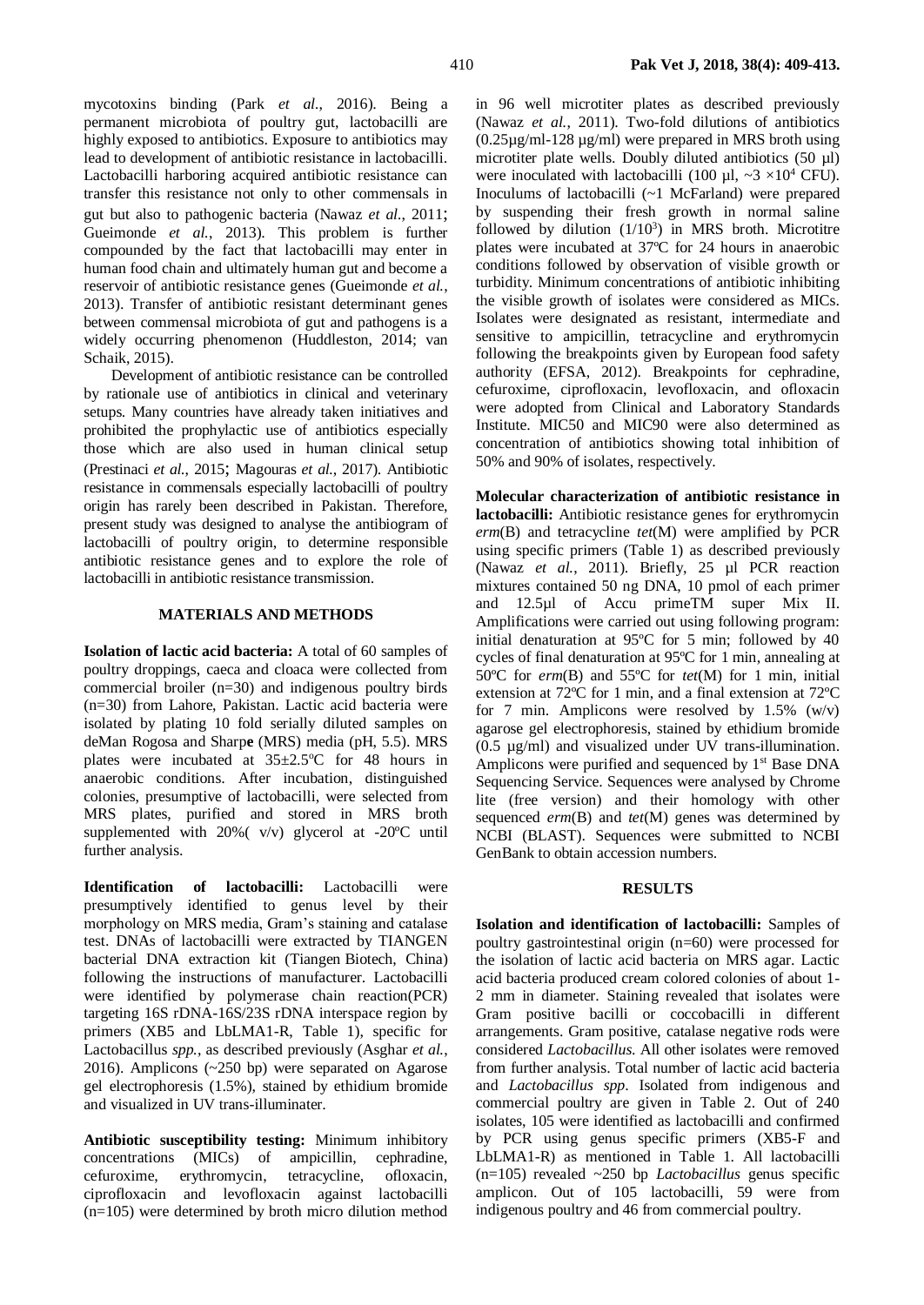| Target  | Primer sequence $(5' \rightarrow 3')$                            |    | $T_a^{\circ}$ C Size (bp) |
|---------|------------------------------------------------------------------|----|---------------------------|
| genes   |                                                                  |    |                           |
| 16S/23S | XB5-F:GCCTTGTACACACCGCCCGT                                       | 55 | 250                       |
| spacer  | LbLMAIR:CTCAAAACTAAACAAAGTTTC                                    |    |                           |
| erm(B)  | F:GAAAAGRTACTCAACCAAATA                                          | 50 | 642                       |
|         | R:AGTAACGGTACTTAAATTGTTTAC                                       |    |                           |
| tet(M)  | F:GTTAAATAGTGTTCTTGGAG                                           | 55 | 576                       |
|         | R:CTAAGATATGGCTCTAACAA                                           |    |                           |
|         | <b>bp:</b> Base pairs; $T_a$ : Annealing temperature of primers. |    |                           |

**Table 2:** Lactic acid bacteria isolated from poultry

| <b>Table 2.</b> Lattic and batteria isolated if only bound <b>i</b> |     |                          |                          |                    |  |  |  |  |
|---------------------------------------------------------------------|-----|--------------------------|--------------------------|--------------------|--|--|--|--|
| Sample                                                              |     | Isolates from Indigenous | Isolates from commercial |                    |  |  |  |  |
|                                                                     |     | poultry                  | poultry                  |                    |  |  |  |  |
|                                                                     | LAB | Lactobacillus spp.       | LAB                      | Lactobacillus spp. |  |  |  |  |
| <b>Droppings</b>                                                    | 63  | 28                       | 34                       | 13                 |  |  |  |  |
| Caeca                                                               | 40  |                          | 53                       | 23                 |  |  |  |  |
| cloaca                                                              | 26  | 14                       | 24                       | 10                 |  |  |  |  |
| Total                                                               | 179 | 59                       | $\perp$                  | 46                 |  |  |  |  |

LAB: lactic acid bacteria.

**Antibiotic susceptibility pattern of** *Lactobacillus spp***.:** Minimum inhibitory concentrations (MICs) of different antibiotics against *Lactobacillus spp.* are presented in Table 3. Antibiotic resistance against cephradine (67.39% vs 55.93%), cefuroxime (100% vs 77.96%), erythromycin (86.95% vs 38.98%), tetracycline (41.30% vs 32.2%), ciprofloxacin (91.30% vs 84.74%), levofloxacin (97.82% vs 81.35%) and ofloxacin (95.65% vs 88.13%) were comparatively (statistically non-significant, P>0.05) higher in commercial poultry. Resistance against ampicillin was slightly higher in indigenous poultry (49.15%) as compared to commercial poultry (43.47%). Overall, a high level of resistance against cefuroxime (87.61%), levofloxacin (88.57%), ofloxacin (91.42%), ciprofloxacin (87.61%), and moderate level resistance against cephradine (60.95%), ampicillin (46.66%), tetracycline (36.19%) and erythromycin (60%) was observed. MIC 50 and 90 of all antibiotics against lactobacilli are presented in Tables 4 and 5 respectively. MIC50s of ampicillin, cefuroxime, erythromycin, tetracycline, ciprofloxacin, levofloxacin, ofloxacin of indigenous poultry were 2-4 fold higher (2, 64, 16, 16, 32, 32, 128 µg/ml, respectively) as compared to lactobacilli isolated from commercial poultry (4, 128, 16, 32, 64, 128, >128 µg/ml, respectively). MIC90 of lactobacilli isolated from indigenous and commercial poultry were similar. Overall, MIC90 of ampicillin, cephradine, cefuroxime, erythromycin, tetracycline, ciprofloxacin, levofloxacin and ofloxacin against lactobacilli of poultry origin were 8, 32, >128, 32, 64, 128, >128, >128 µg/ml, respectively.

**Molecular characterization of antibiotic resistance in lactobacilli:** Selected isolates, highly resistant to erythromycin (MIC >32) and tetracycline (MIC >64) were subjected to amplification of *erm*(B) and *tet*(M) genes, respectively. All selected erythromycin resistant lactobacilli (n=08) had *erm*(B) while tetracycline resistant lactobacilli (n=08) had *tet*(M) gene. *Erm*(B) gene of PDL40 and *tet*(M) gene of PDL28 were sequenced and their sequences were deposited in NCBI GenBank. GenBank Accession numbers of *erm*(B) of PDL40 and *tet*(M) of PDL28 are MF983811 and MF983812, respectively. Sequence similarity analysis through BLAST revealed that *erm*(B) gene of PDL40 had >99% similarity with *erm*(B) gene of *Enterococcus faecium*

while *tet*(M) gene of PDL28 had >99% similarity with *tet*(M) gene of *E. coli*.

#### **DISCUSSION**

Antibiotic resistance is a great public health concern from last few decades [\(Prestinaci](#page-4-11) *et al.*, 2015). It is estimated that by 2050, antibiotic resistance may cause 10 million deaths annually. It is dire need of time to adopt multipronged strategy to secure the future of human race [\(Jasovský](#page-4-12) *et al.*, 2016). Development of new vaccines, antimicrobials, antibiotic resistance reversal, rationale use of antibiotics and broader understanding of emergence of antibiotic resistance may provide hope [\(Allen](#page-4-13) *et al.*, [2014\)](#page-4-13). Therefore, identification of new microbial niches and antibiotic resistance reservoirs is absolutely necessary. In present study, a total of 240 lactic acid bacteria of poultry origin were isolated. Out of total 240 lactic acid bacteria, 105 isolates were identified as lactobacilli which confirmed the dominance of lactobacilli in poultry gut microbiota (Lu *et al.*[, 2003\)](#page-4-5). Many previous studies have also isolated lactobacilli of poultry origin [\(Rocha](#page-4-14) *et al.*, 2014; [Asghar](#page-4-2) *et al.*, 2016). In present study, lactobacilli were isolated from commercial as well as indigenous back-yard poultry. A slightly higher number of lactobacilli were recovered from indigenous poultry  $(n=59)$  as compared to commercial poultry  $(n=46)$ . It has been demonstrated that organically reared backyard poultry contain higher gut microbial diversity [\(Park](#page-4-15) *et al.*, [2013\)](#page-4-15).

Antibiotic resistance is generally species and strain specific in lactobacilli. Breakpoints provided by EFSA or CLSI were adopted for interpretation of antibiotic susceptibility testing of lactobacilli in this study (EFSA, 2012). Antibiotic resistance can be acquired or intrinsic. Acquired antibiotic resistance is transferable and intrinsic resistance is not transferable to other bacteria. Resistance against penicillins, cephalosporins, macrolides and tetracycline is generally acquired in lactobacilli [\(EFSA,](#page-4-16)  [2008;](#page-4-16) [Nawaz](#page-4-7) *et al.*, 2011). In present study, lactobacilli were moderately resistant to ampicillin (49/105, 46.66%). Lower level of ampicillin or penicillin resistance has been detected in lactobacilli of different origins i.e fermented foods [\(Nawaz](#page-4-7) *et al.*, 2011), human gut [\(Klare](#page-4-17) *et al.*, [2007\)](#page-4-17), chicken meat [\(Shazali](#page-4-18) *et al.*, 2014) and poultry gut [\(Shazali](#page-4-18) *et al.*, 2014; Dec *et al.*[, 2017\)](#page-4-19). Our results are in agreement with a previous study (Dec *et al.*[, 2017\)](#page-4-19), which declared moderately higher level of ampicillin resistance in lactobacilli. Resistance to ampicillin is mainly encoded by beta-lactamases which breaks the beta-lactam ring of ampicillin [\(Tenover, 2006\)](#page-4-20). Cephradine and cefuroxime resistance in lactobacilli is also considered as acquired. Most of the isolates in this study were resistant to cephradine (64/105, 60.95%) and cefuroxime (92/105, 87.61). Furthermore, higher resistance to cephalosporins in isolates of commercial poultry origin indicates higher selective pressure of these antibiotics in commercial poultry gut. Similar results regarding resistance to cephalosporins have been reported previously as well (Nawaz *et al.*[, 2011\)](#page-4-7). Resistance of lactobacilli to cephalosporins can also be of intrinsic nature with unknown mechanisms (Sharma *et al*., 2018).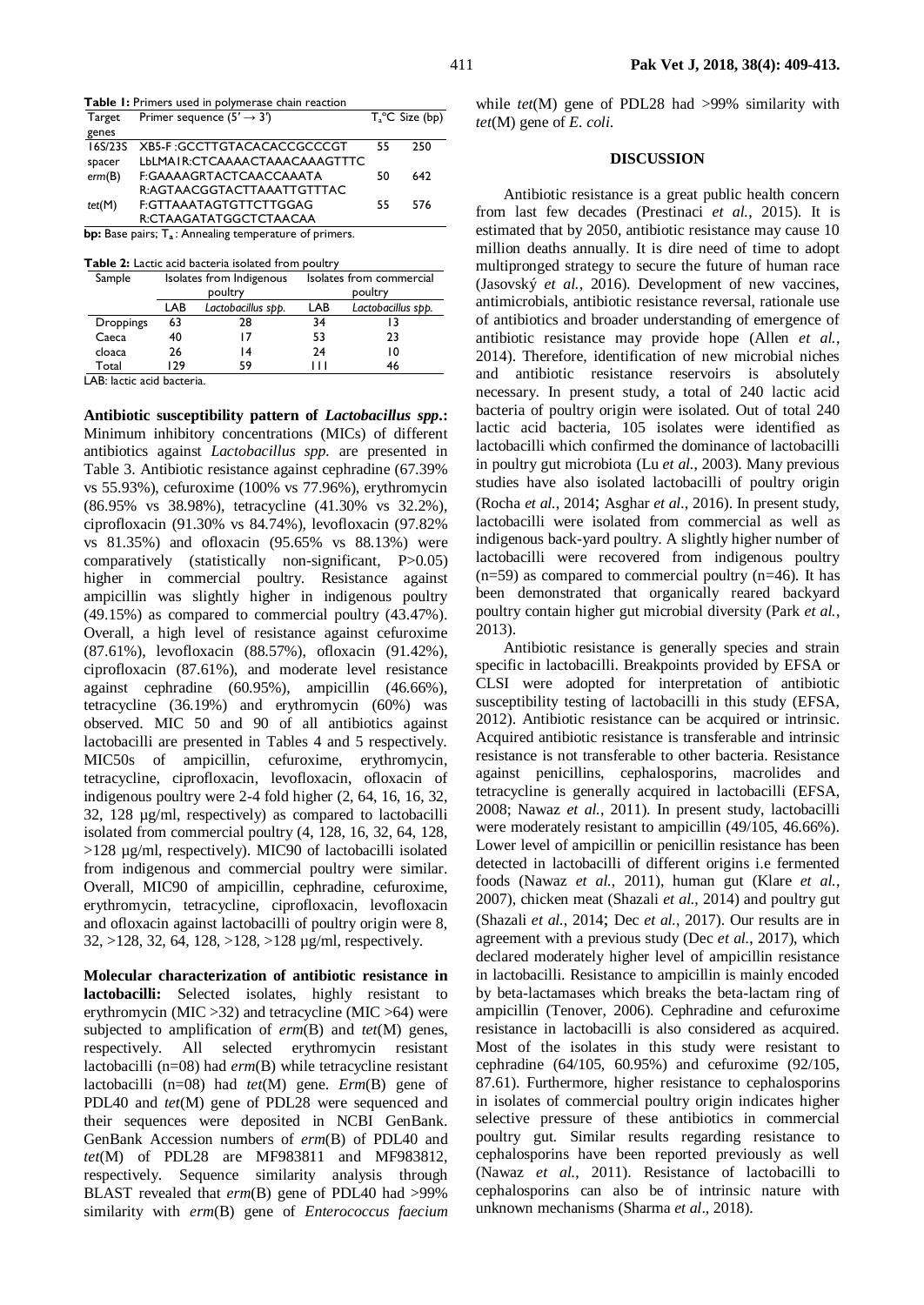**Table 3:** Antibiotic resistance pattern of *Lactobacillus spp*. against selected antibiotics

| Origin of lactobacilli      |                  |     | Antibiotic resistance pattern of Lactobacillus spp. |                  |                  |                  |                        |            |                       |            |
|-----------------------------|------------------|-----|-----------------------------------------------------|------------------|------------------|------------------|------------------------|------------|-----------------------|------------|
|                             |                  | N   | <b>AMP</b>                                          | <b>CED</b>       | <b>CXM</b>       | ERY              | TET                    | <b>CIP</b> | LVX                   | OFL        |
|                             |                  |     | n (%)                                               | n(%)             | n(%)             | n(%)             | n(%)                   | n(%)       | n(%)                  | n (%)      |
| Indigenous                  | <b>Droppings</b> | 28  | 14(50)                                              | 21(75)           | 28(100)          | 3(46.42)         | 9(32.14)               | 27(96.42)  | 25(89.28)             | 27(96.42)  |
| poultry                     | Caeca            | 17  | 6(35.29)                                            | 5(29.41)         | 16(94.1)         | 1(5.88)          | 5(29.41)               | 11(64.70)  | 12(70.58)             | 13(76.47)  |
|                             | Cloaca           | 4   | 9(64.28)                                            | 7(50)            | 2(14.28)         | 9(64.28)         | 5(35.71)               | 12(85.71)  | 1(78.57)              | 12(85.71)  |
|                             | Total            | 59  | 29(49.15)                                           | 33(55.93)        | 46(77.96)        | 23(38.98)        | 19(32.2)               | 50(84.74)  | 48(81.35)             | 52(88.13)  |
| Commercial                  | <b>Droppings</b> | 13  | 6(46.15)                                            | 6(46.15)         | 13(100)          | 13(100)          | 4(30.76)               | 12(92.30)  | 12(92.30)             | 13(100)    |
| poultry                     | Caeca            | 23  | 7(30.43)                                            | 17(73.91)        | 23(100)          | 18(78.26)        | 12(52.17)              | 20(86.95)  | 23(100)               | 21(91.30)  |
|                             | Cloaca           | 10  | 7(70)                                               | 8(80)            | 10(100)          | 9(90)            | 3(30)                  | 10(100)    | 10(100)               | 10(100)    |
|                             | Total            | 46  | 20(43.47)                                           | 31(67.39)        | 46(100)          | 40(86.95)        | 19(41.30)              | 42(91.30)  | 45(97.82)             | 44(95.65)  |
| <b>Grand Total</b>          |                  | 105 | 49(46.66)                                           | 64(60.95)        | 92(87.61)        | 63(60)           | 38(36.19)              | 92(87.61)  | 93(88.57)             | 96(91.42)  |
| MIC breakpoint $(\mu g/ml)$ |                  |     | ≥4 <sup>b</sup>                                     | ≥64 <sup>b</sup> | ≥64 <sup>b</sup> | $\geq$   $\circ$ | $\geq$ 16 <sup>a</sup> | $\geq 4^a$ | $\geq 8^{\mathrm{a}}$ | $\geq 8^a$ |

<sup>a</sup>Breakpoints adopted from Clinical and Laboratory Institute to designate an isolate as resistant; <sup>b</sup>Breakpoints (reference values) adopted from European Food Safety Authority to designate an isolate as resistant; N: Number of *Lactobacillus spp*. tested by micro dilution broth method, n: number of resistant isolates, AMP: Ampicillin, CED: Cephradine, CXM: Cefuroxime, ERY: Erythromycin, TET: Tetracycline, CIP: Ciprofloxacin, LVX: Levofloxacin, OFL: Ofloxacin.

**Table 4:** MIC50 of different antibiotics against *Lactobacillus spp.* isolated from poultry

| Origin of lactobacilli |                  | N   | . .<br>MIC50 (µg/mL) of different antibiotics against Lactobacillus spp. |            |            |     |     |     |            |      |  |
|------------------------|------------------|-----|--------------------------------------------------------------------------|------------|------------|-----|-----|-----|------------|------|--|
|                        |                  |     | <b>AMP</b>                                                               | <b>CED</b> | <b>CXM</b> | ERY | TET | CIP | <b>LVX</b> | OFL  |  |
| Indigenous             | Droppings        | 28  |                                                                          | 16         | >128       | 128 | 32  | 32  | 64         | 128  |  |
| poultry                | Caeca            |     |                                                                          |            | 64         | 16  | 8   | 64  | 32         | 64   |  |
|                        | Cloaca           | ۱4  |                                                                          | 16         | 64         | 16  | 32  | 128 | 64         | 128  |  |
|                        | Total            | 59  |                                                                          | 16         | 64         | 16  | 16  | 32  | 32         | 128  |  |
| Commercial             | <b>Droppings</b> | 13  |                                                                          | 16         | >128       | 32  | 32  | 128 | 128        | >128 |  |
| poultry                | Caeca            | 23  |                                                                          | 32         | 128        | 32  | 32  | 128 | >128       | >128 |  |
|                        | Cloaca           | 10  | 8                                                                        | 32         | 128        | 32  | 32  | 64  | 128        | >128 |  |
|                        | Total            | -46 |                                                                          | 16         | 128        | 32  | 32  | 64  | 128        | >128 |  |
| 105<br>Overall         |                  |     |                                                                          | ۱6         | 128        | 16  | 32  | 64  | 128        | >128 |  |

MIC 50= Minimum inhibitory concentration required to inhibit the growth of 50% of tested organisms. N = Number of *Lactobacillus spp*. tested by micro dilution broth method, AMP: Ampicillin, CED: Cephradine, CXM: Cefuroxime, ERY: Erythromycin, TET: Tetracycline, CIP: Ciprofloxacin, LVX: Levofloxacin, OFL: Ofloxacin.

**Table 5:** MIC90 of different antibiotics against *Lactobacillus spp.* isolated from poultry

| Origin of lactobacilli<br>N |           |                 | MIC90 (µg/mL) of different antibiotics against Lactobacillus spp. |     |            |      |      |            |      |      |  |
|-----------------------------|-----------|-----------------|-------------------------------------------------------------------|-----|------------|------|------|------------|------|------|--|
|                             |           |                 | <b>AMP</b>                                                        | CED | <b>CXM</b> | ERY  | TET  | <b>CIP</b> | LVX  | OFL  |  |
| Indigenous                  | Droppings | 28              | 8                                                                 | 28  | >128       | >128 | >128 | >128       | >128 | >128 |  |
| Poultry                     | Caeca     | 17              | 8                                                                 | 64  | >128       | 32   | 64   | >128       | 128  | >128 |  |
|                             | Cloaca    | $\overline{14}$ | 8                                                                 | 32  | >128       | 32   | 64   | >128       | >128 | >128 |  |
|                             | Total     | 59              | 8                                                                 | 32  | >128       | 32   | 64   | 128        | 128  | >128 |  |
| Commercial                  | Droppings | ۱3              | 8                                                                 | 32  | >128       | 32   | 64   | >128       | >128 | >128 |  |
| Poultry                     | Caeca     | 23              | 8                                                                 | 32  | >128       | 32   | 64   | 128        | >128 | >128 |  |
|                             | Cloaca    | 10              | 8                                                                 | 32  | >128       | 32   | 128  | >128       | >128 | >128 |  |
|                             | Total     | 46              | 8                                                                 | 32  | >128       | 32   | 64   | 128        | >128 | >128 |  |
| Overall                     |           | 105             | 8                                                                 | 32  | >128       | 32   | 64   | 128        | >128 | >128 |  |

MIC 90= Minimum inhibitory concentration required to inhibit the growth of 90% of organisms. N=Number of *Lactobacillus spp*. tested by micro dilution broth method, AMP: Ampicillin, CED: Cephradine, CXM: Cefuroxime, ERY: Erythromycin, TET: Tetracycline, CIP: Ciprofloxacin, LVX: Levofloxacin, OFL: Ofloxacin.

Erythromycin and tetracycline are commonly used in poultry to treat and control mycoplasmosis, chlamydiosis and *Clostridium perfringens* (Dec *et al.*[, 2017\)](#page-4-19). Moderate level of erythromycin (63/105, 60%) and tetracycline resistance (38/105, 36.19%) reported in present study is in agreement with many of the previous studies [\(Lonkar](#page-4-21) *et al.*[, 2005](#page-4-21); [Egervärn](#page-4-22) *et al.*, 2009; [Karapetkov](#page-4-23) *et al.*, 2011; Ishihara *et al.*[, 2013;](#page-4-24) Dec *et al.*[, 2015](#page-4-25), 2017) Erythromycin resistance is generally encoded by *erm*(A), *erm*(B) and *erm*(C) while resistance to tetracycline by *tet*(M), *tet*(K), *tet*(S), *tet*(L) and *tet*(O) [\(Egervärn](#page-4-22) *et al.*, [2009](#page-4-22); Dec *et al.*[, 2015](#page-4-25), 2017). Resistance genes including *erm*(A), *erm*(B), *erm*(C), *tet*(M), *tet*(K), *tet*(S) and *tet*(O) have been detected from lactobacilli isolated from poultry gut, fermented foods and human gut in previous studies from different parts of the world [\(Karapetkov](#page-4-23) *et al.*, 2011; Nawaz *et al.*[, 2011;](#page-4-7) [Ishihara](#page-4-24) *et al.*, 2013; [Carrique-Mas](#page-4-1) *et al.*[, 2015;](#page-4-1) Dec *et al.*[, 2015](#page-4-25), 2017; [van Schaik, 2015](#page-4-10);). Although, *erm*(B) or *tet*(M) have also been successfully amplified from pathogenic bacteria (Farid *et al.*[, 2015\)](#page-4-26). To

the best of author's knowledge, it is the first report of presence of transferable *erm*(B) and *tet*(M) genes in lactobacilli of poultry origin in Pakistan. Tetracycline resistance gene *tet*(M) can confer cross resistance to oxytetracycline, chlortetracycline, doxycycline and minocycline while erythromycin resistant gene *erm*(B) to macrolides, lincosamides and streptogramins (Dec *[et al.](#page-4-19)*, [2017\)](#page-4-19). Similarity (>99%) of *erm*(B) and *tet*(M) genes, sequenced in this study, with *erm*(B) gene of *Enterococcus faecium* and *tet*(M) of *E. coli* respectively, indicate their potential transferable nature. Transfer of *erm* (B) and *tet*(M) genes of lactobacilli to other genera including pathogens have also been reported previously [\(Nawaz](#page-4-7) *et al.*, 2011).

**Conclusions:** It is concluded that acquired antibiotic resistance is present in lactobacilli of indigenous as well as commercial poultry origin which may pose a threat to public safety. Presence of *tet*(M) and *erm*(B) genes insinuate for implementation of strict regulatory policies regarding prophylactic use of antibiotics in poultry.